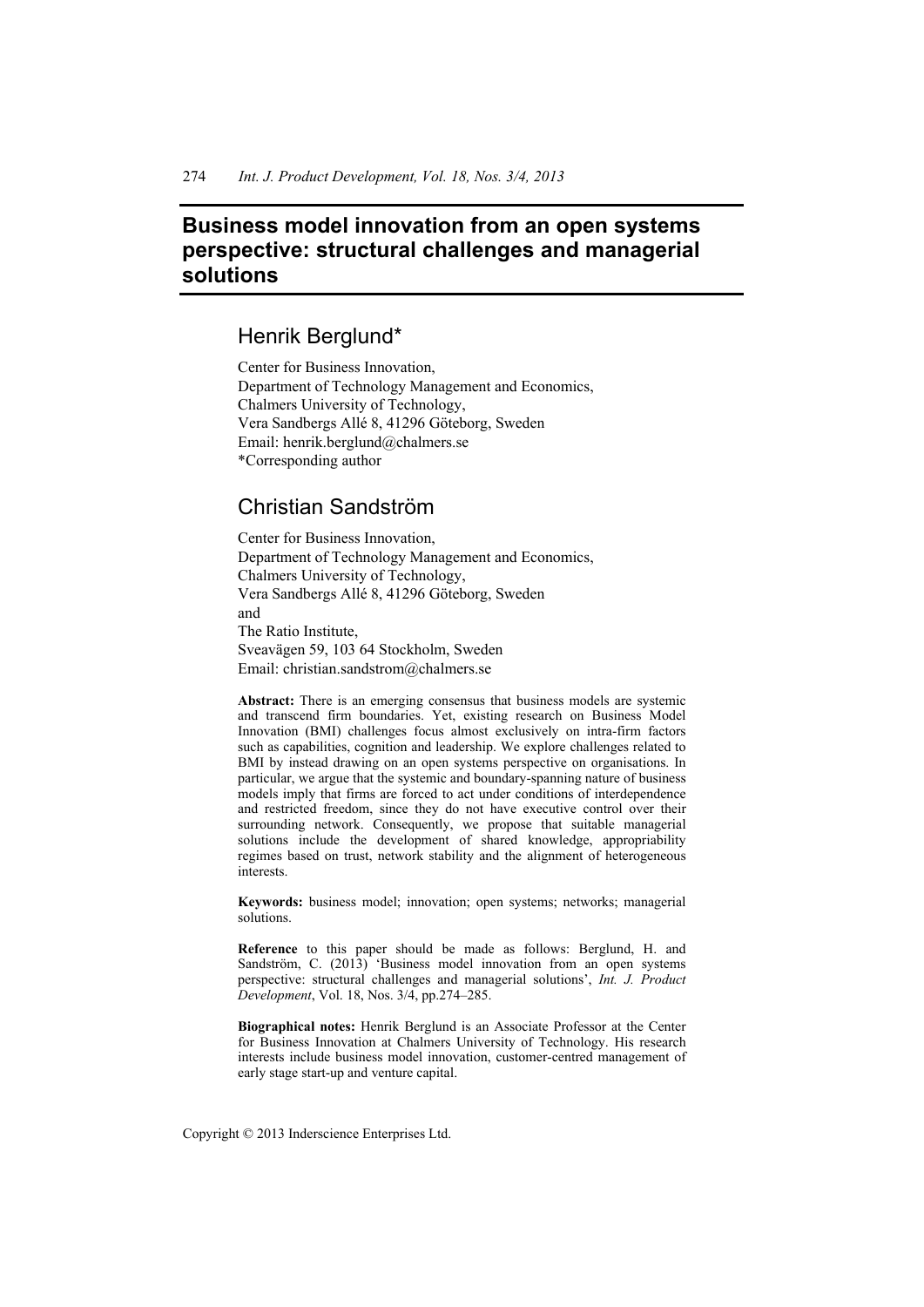Christian Sandström is a post-doctoral researcher at Chalmers University of Technology and the Ratio Institute. His research focuses on the disruptive effects of digitisation, including its effects on industrial dynamics and business model innovation.

# **1 Introduction**

During the last decade, interest in business models has boomed among both scholars and practitioners. Since 1995, more than 1000 articles about business models have been published in peer reviewed journals (Zott et al., 2011) and CEOs of many established companies regard Business Model Innovation (BMI) as a key strategic challenge (Ghaziani and Ventresca, 2005; Pohle and Chapman, 2006; Giesen et al., 2007; Zott et al., 2011).

While there are many different definitions of business models, there is an emerging consensus that the concept provides a holistic description of how firms create and appropriate value through interaction with its surrounding environment (Zott et al., 2011). Previous research has also pointed out the importance of BMI, i.e. the renewal of business models for commercial purposes. Renewal of existing business models can provide firms with a competitive advantage in established industries but can also be necessary when launching significantly different products (Björkdahl, 2009).

Firms frequently struggle to innovate their business models (Chesbrough and Rosenbloom, 2002). Existing literature has primarily studied challenges from a firminternal perspective and has focused issues like resource inertia (Tripsas and Gavetti, 2000; Amit and Zott, 2001), cognitive barriers (Chesbrough and Rosenbloom, 2002), lack of leadership (Doz and Kosonen, 2010) and lack of adequate organisational structures and processes (Santos et al., 2009). This focus on internal matters is somewhat surprising, bearing in mind that many definitions of business models are explicitly concerned with how firms interact with their environment.

To complement existing research, we will explore BMI challenges by drawing on an open systems perspective on organisations (Scott, 2002). We argue that firms engaging in BMI must act under conditions of restricted freedom and within complex interdependent systems. Also, we develop a set of propositions focusing on structural challenges and related managerial solutions.

The paper is organised as follows. In Section 2, we review existing literature on business models and challenges related to BMI. Section 3 gives a description of the open systems perspective on organisations. Based on this, in Sections 4 and 5 we analyse challenges and managerial solutions related to BMI. Finally, in Section 6 we summarise the contributions of this paper and briefly discuss implications for management.

## **2 Literature on business models**

There are several reasons why interest in business models has grown considerably in recent years. Some claim that increasing costs of product development in industries such as pharmaceuticals and biosciences have forced firms to consider alternative ways to make money (Chesbrough, 2007). Others argue that the decreasing costs of product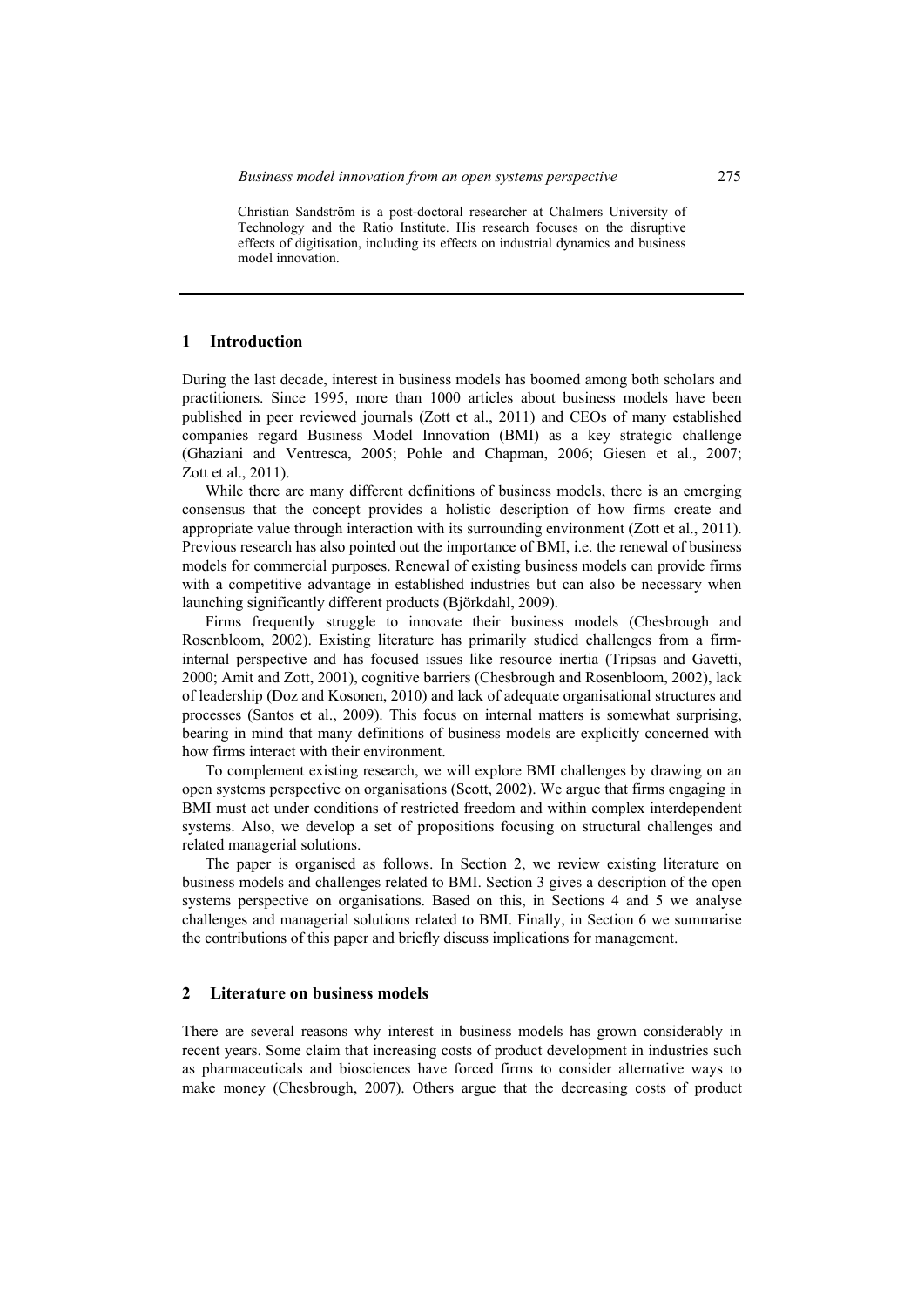development, especially in software- and internet-related industries, have spawned a Cambrian explosion of new business models (Ries, 2011). On a more general level, expanding global competition (Dicken, 2003), the development of flexible manufacturing technologies (Sanchez, 1995), and increasing industrial and technological convergence (Amit and Zott, 2001; Kodama, 2009) all speak to the importance of BMI. However, despite this growing interest, there is no generally accepted definition of what constitutes a business model. Therefore, we will start by reviewing some different conceptualisations of business models.

Echoing the emergence of practitioner interest, the late 1990s saw extensive scholarly focus on e-business models (Amit and Zott, 2001) with many early contributions coming from the field of information systems (e.g. Eriksson and Penker, 2000; Currie, 2003; Hedman and Kalling,  $2003$ .<sup>1</sup> Since then, the discourse has broadened substantially, and today business models are frequently discussed by technology and innovation management scholars as a conceptual means for relating a firm's technological and market domains (Chesbrough and Rosenbloom, 2002; Calia et al., 2007; Björkdahl, 2009) and by strategy scholars who use the concept to discuss the creation of sustainable competitive advantage (Christensen, 2001; Teece, 2010). Partly because of this multidisciplinarity, there is no generally accepted operational definition of business models. However, there is high-level agreement on a number of issues. First, business models describe how firms, or business units, create, deliver and appropriate value (Osterwalder and Pigneur, 2004; Shafer et al., 2005; Zott et al., 2011). Second, it is common to define business models in terms of sets of components and their interrelationships, e.g. customer segment, value proposition, revenue model and key partners (Chesbrough and Rosenbloom, 2002; Osterwalder and Pigneur, 2004; Johnson et al., 2008). Finally, there is an emerging consensus that business models transcend the boundaries of any one firm (Amit and Zott, 2001; Afuah, 2004; Itami and Nishino, 2010; Casadesus-Masanell and Ricart, 2010; Zott et al., 2011). Zott and Amit (2010) explicitly make this point when they define a business model as "*a system of interdependent activities that transcends the focal firm and spans its boundaries*" (p.216). Building on this emerging consensus, we define a business model as: (a) a high-level description of how a firm (or part of a firm) creates, delivers and appropriates value, that is (b) centred on a focal firm, but that also (c) transcends the boundaries of the focal firm. A BMI can thus be thought of as the introduction of a new business model aimed to create commercial value. It should be underlined here that we focus on procedural rather than substantive success. When speaking of successful BMI, we thus mean that an initiated BMI project was successfully completed, i.e. resulted in the implementation of a changed business model (regardless of whether the original BMI vision was altered as a result of the implementation process). We do not speak of substantive success metrics such as profitability and growth.

BMI is perceived as important to many established firms, both for competing in mature industries and in order to appropriate value from new technologies (Björkdahl, 2009). Unfortunately, BMI has also proven very difficult (Chesbrough, 2007; Johnson et al., 2008, Zott and Amit, 2010). To date, efforts to improve the likelihood of BMI success have identified four main issues: resource inertia due to conflicts between the resource configurations underpinning the existing business model and those resource configurations needed to develop and implement new business models (Amit and Zott, 2001; Doz and Kosonen, 2010), cognitive inertia within the focal firm due to the influence of an existing dominant business model logic (Chesbrough and Rosenbloom,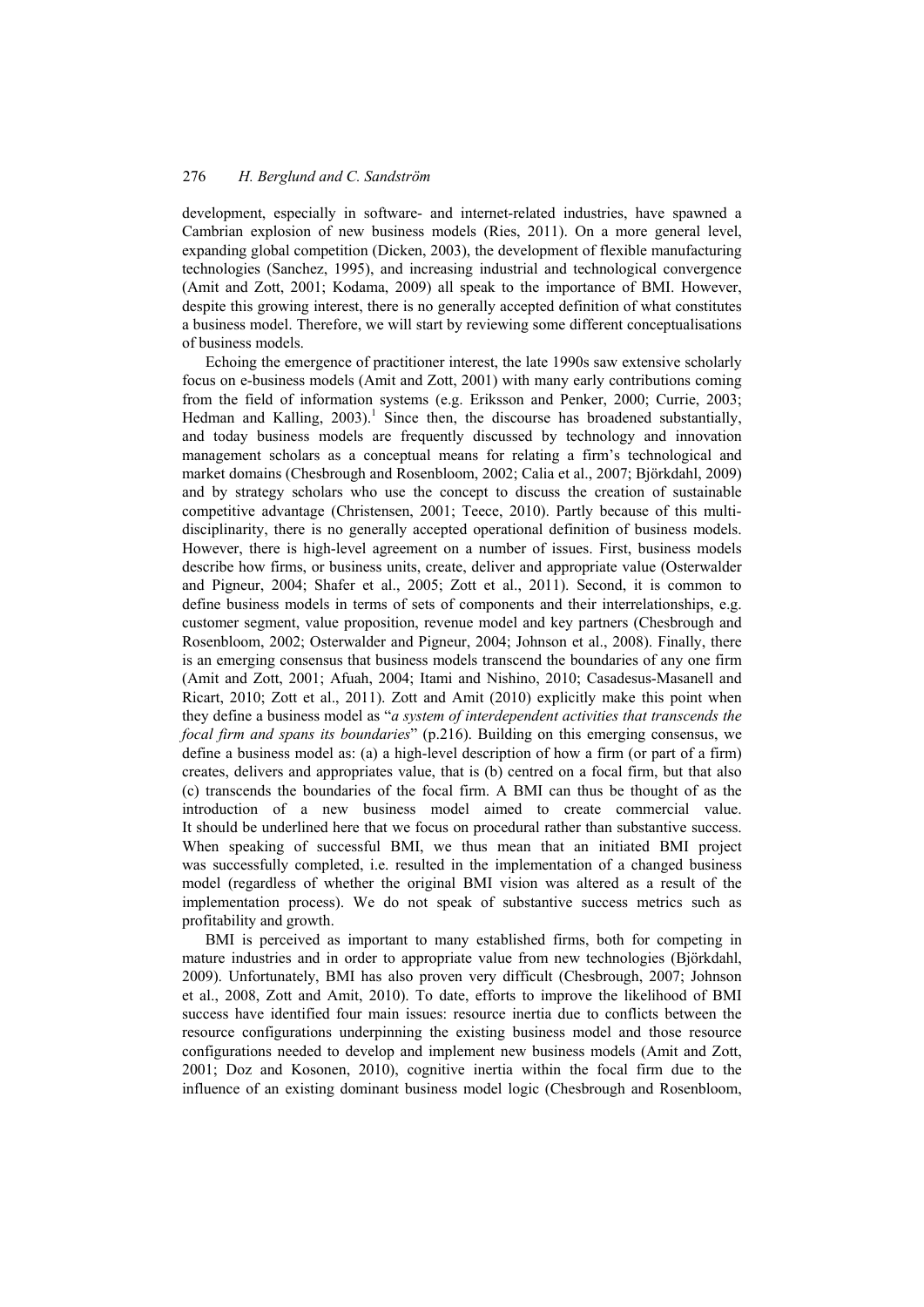2002), a lack of top management leadership capabilities needed to envision and legitimate BMIs within the focal firm (Doz and Kosonen, 2010; Smith et al., 2010), conflicts between old and new business models (Amit and Zott, 2001) and a lack of firm-internal organisational structures and processes needed to manage dual business models, e.g. for managing an ambidextrous organisation (Santos et al., 2009; Chesbrough, 2010).

While these perspectives provide valuable insights into BMI challenges faced by established firms, focus is almost exclusively on firm-internal issues. Indeed, the inertia created by existing resource configurations and by organisational cognitive frames, the lack of top management leadership, and problems related to organisational design, all locate the key BMI challenges within the focal firm. Moreover, these challenges have been treated previously in the literature on product innovation and technology management. Internal tensions between new and old business models are in many ways similar to when established competencies lose their value under conditions of technological discontinuity (e.g. Tushman and Anderson, 1986) or when core competencies become core rigidities (Leonard-Barton, 1992). Cognitive barriers and lack of leadership are also not specific for BMI, but important to organisational change projects and radical product development initiatives more generally (Lee and Na, 1994). Indeed, most of the literature on BMI challenges is not unique to the topic. The fact that several reviews of the business model literature failed to discuss specifically BMI-related challenges that can be regarded as confirming our observation (e.g. Zott and Amit, 2010).

Given our definition of business models – as centred on a hub firm but transcending its boundaries – we contend that the existing focus on intra-firm issues only tells half the story. Consequently, many important BMI challenges are left unexplored. More specifically, we believe that by approaching this topic from an open systems view of firms – i.e. by focusing on organisations as fundamentally embedded in the environments in which they operate (Scott, 2002) – we should be able to identify additional challenges and potential solutions that are, if not unique to BMI, more salient than they are in traditional intra-firm innovation. Since very little has been written about BMI from an open systems perspective, our ambition is not to provide a comprehensive analysis. Instead, our aim is to introduce this perspective and draw on a number of relevant literatures to provide a series of high-level propositions focusing on structural challenges and managerial solutions to BMI.

### **3 The open systems perspective on organisations**

Open systems theory posits that organisations are influenced by their environment. An open system can be defined as a system that allows interactions between the focal subject or organisation and its surrounding environment (Katz and Kahn, 1966). This perspective stands in contrast to closed systems theories such as scientific management and human relations. Building upon Katz and Kahn's (1966) work on organisations as open systems, Pfeffer and Salancik (1978) argued that previous studies of organisations had paid too little attention to how organisations interact with their environment. In their book '*The external control of organizations: a resource dependence perspective*' (1978), the authors instead addressed how the environment controls an organisation. It was argued that organisations depend on external actors to obtain critical resources in order to survive. An actor can be defined as an individual or a group of individuals (e.g. a firm or a part of a firm) who have a particular objective and have a certain degree of autonomy in relation to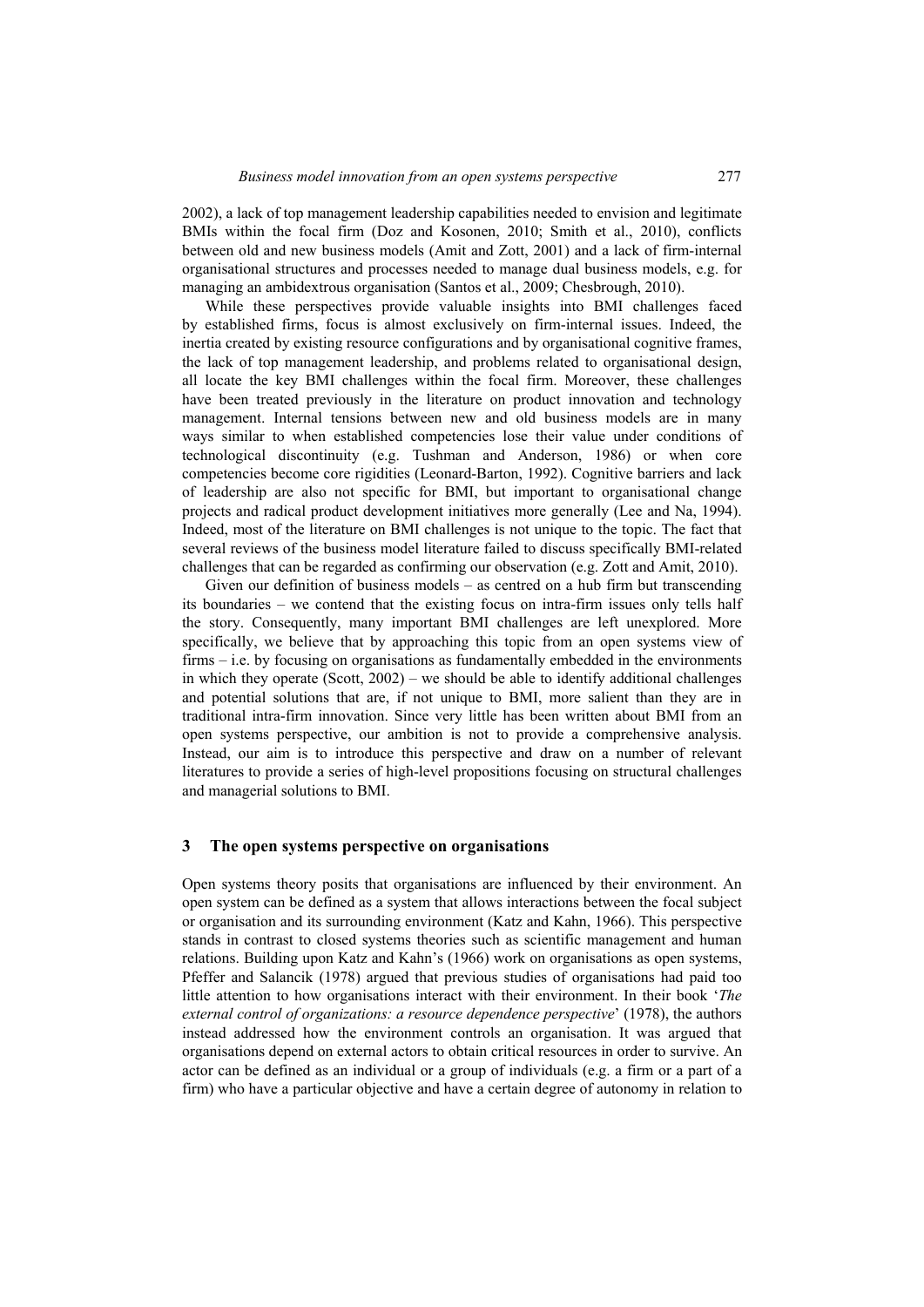other actors. The open systems perspective assumes that organisations are forced to act under conditions of restricted freedom and that they tend to serve those actors which provide them with resources. Customers, suppliers and owners can be regarded as such actors that exercise significant indirect control over a firm (Christensen, 1997).

While organisations depend upon the environment for critical resources, the environment is considered to be unreliable as it is beyond the organisation's administrative control. Therefore, organisations tend to build relationships with surrounding actors in order to reduce uncertainty (Dubois, 1998). Moreover, the environment is characterised by heterogeneity in terms of incentives. Each actor has its own preferences and criteria for evaluating the actions of an organisation, and hence, any actions undertaken by an organisation are likely to imply negotiations or conflicts. As organisations build relations to other actors, they often become forced to act under conditions of interdependence. Interdependence can be defined as a situation where the outcome of an action depends on two or more actors (Pfeffer and Salancik, 1978). As organisations control different bundles of resources and perform different activities, networks of firms emerge, where no one is in complete control over their own operations. This value network perspective is different from the more traditional depictions of firms found in the dichotomous view of markets and hierarchies (Powell, 1991). While hierarchies are characterised by executive control and markets assume autonomy and arms-length distance between suppliers and customers, a network perspective instead assumes restricted freedom and interdependence between firms.

Though networks of firms are held together by mutual benefit, there is always a mixture of intersecting and conflicting demands in these relationships. However, despite this built-in complexity, networks are generally assumed to be conservative and path dependent since no individual actor has complete executive power over it and since the resources and activities tend to be specialised to create value within the context of the network (Håkansson, 1989). Under high degrees of interconnectedness and specificity, it is often enough that one actor blocks an initiative for it to be stopped completely (Adner, 2008). With a larger amount of concerned actors and higher degrees of heterogeneity, a network constellation is arguably even more difficult to change.

Organisations and their interactions with the environment exhibit features of nonlinear systems, where positive and negative feedback loops create outcomes that are unstable and hard to predict. The complexity of a system usually makes it difficult to assess the outcome of a change since the strength of interactions between elements of the system is often unknown. When a feedback loop occurs, each agent can try to alter the rules and institutional settings that govern the interaction. They cannot, however, remove the feedback loop or the consequence of it in terms of other feedback loops. If all agents accept the institutional setting, the system will after a while converge towards equilibrium. If, on the other hand, several agents try to change the rules governing their behaviour, uncertainty will increase significantly and the system will be subject to positive feedback loops which augment certain mechanisms towards an unstable equilibrium (Stacey, 1995). Common norms, maintenance controls and a stable institutional setting will lead an organisation towards stability (Lawrence and Lorsch, 1967). Under these conditions, negative feedback loops will eventually draw an organisation towards equilibrium.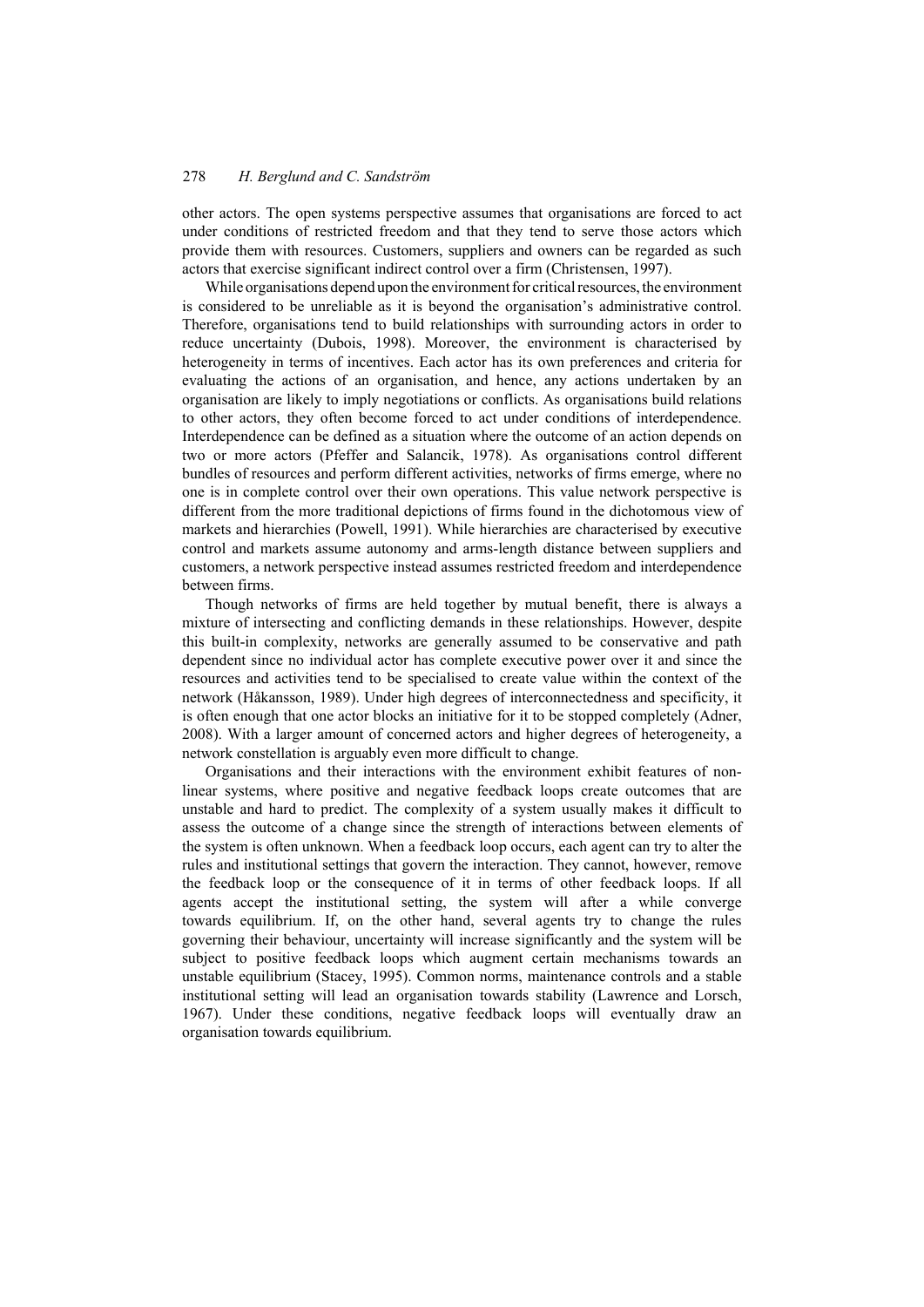#### **4 Business model innovation from an open systems perspective**

The coordination of specialised actors and groups within the firm is a key managerial challenge (Penrose, 1959; Lawrence and Lorsch, 1967) and one that is often critical for firms that engage in new product development and innovation, e.g. the coordination of R&D and marketing departments (Gerwin, 2004). Since BMIs typically span an even wider range of firm functions than traditional product innovation projects, the coordination challenges are even greater. Because so many diverse functions are involved, it is unlikely that any person has either the capacity or informal authority required to manage more BMI projects (cf. Chesbrough, 2007). However, as long as the innovation project only concerns functions internal to the firm, the task of coordinating and managing activities can, in principle, be delegated to a heavyweight manager with formal authority over all involved actors (Clark and Wheelwright, 1992).

The managerial coordination challenge takes on a qualitatively different character when the actors involved are beyond the formal authority of any one manager. And this situation is not uncommon. Loosely coupled networks (Orton and Weick, 1990) are becoming increasingly important loci of innovations (Freeman, 1991), and especially so when the knowledge bases underpinning the innovations are complex, expanding and dispersed (Powell et al., 1996).

As discussed above, business models are not fully controlled by the focal firm. Multiple firms are involved and supply the firm and its business model with the resources needed to survive. Firms that engage in BMI are therefore subject to restricted freedom and are forced to act under conditions of interdependence. Since the involved actors are also characterised by heterogeneity in terms of resources, competencies and incentives, any attempt to reconfigure the firm's business model is likely to result in opposition from one or more actors, who are often able to block the process. As it is sometimes enough that one actor obstructs for an attempt to fail, the overall risk will increase significantly when the number of involved actors increases (Adner, 2008). With a larger amount of actors concerned, the risks of opposition and consequently failure of the BMI tends to increase. Strategies enacted by managers will affect both actors inside the organisation and beyond its boundaries, where there is no executive control. This leads us to the following propositions:

Proposition 1: *A high degree of interdependence between the focal firm and the other actors involved will result in lower probability of successful BMI*.

Proposition 2: *A lower degree of heterogeneity in terms of incentives among the concerned actors will increase the likelihood of successful BMI*.

Proposition 3: *The more changes a BMI implies for the actors involved, the less likely it will be to succeed*.

Since open systems are characterised by feedback loops, BMIs will likely lead to extensive and unpredictable effects both inside the focal firm and throughout the concerned network. There are arguably interdependencies between the different business model components, e.g. value proposition, customer segment and capabilities, which may require several of the components to be changed simultaneously (Mokhlesian and Holmén, 2012). Taken together, the positive and negative feedback loops characterising the system will make the outcome of any BMI initiative quite uncertain. This will likely further reduce the willingness of key actors to undertake necessary changes.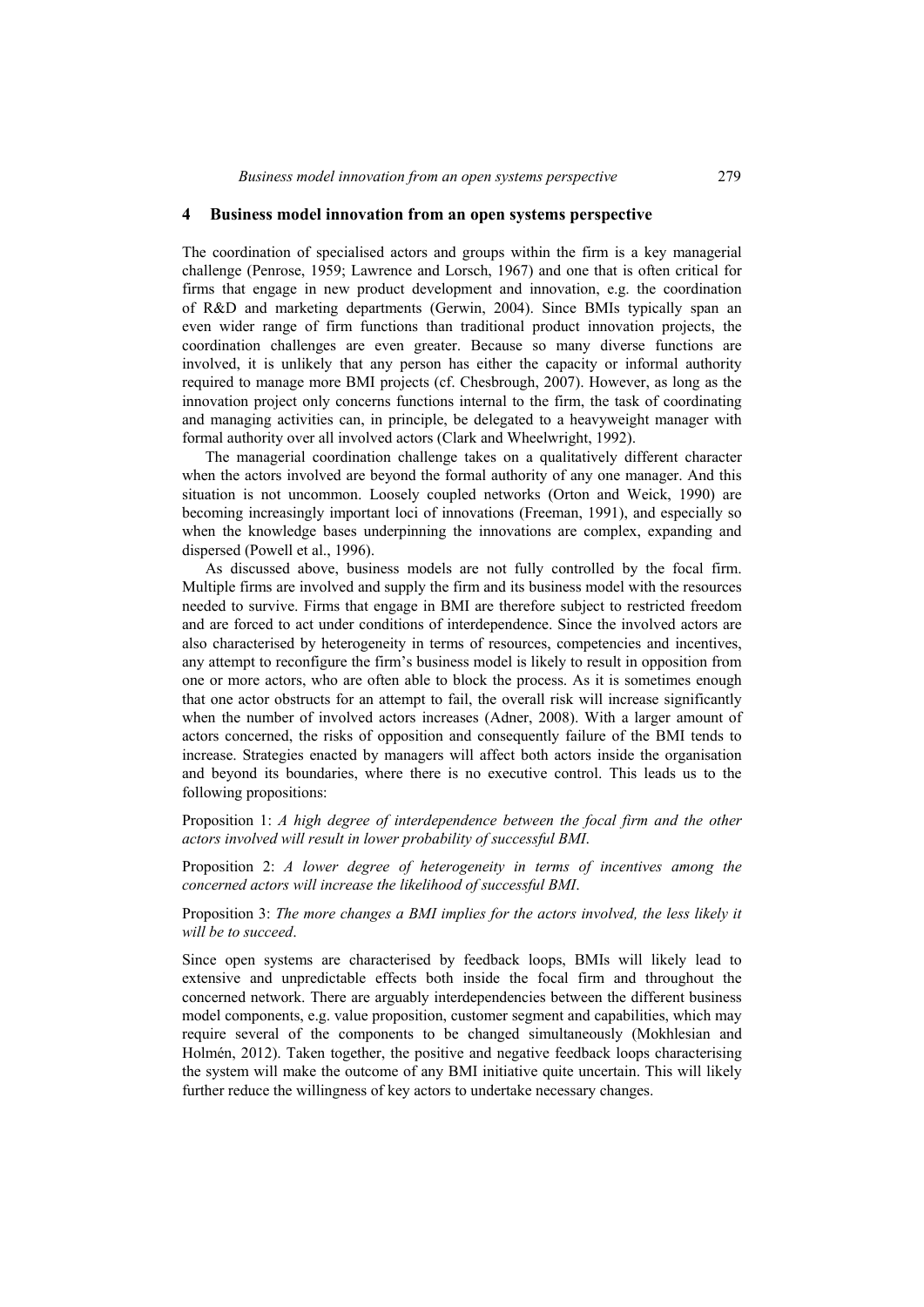Proposition 4: *The eventual outcome of a BMI will become more unpredictable when more actors are involved*.

### **5 Managing innovation across firm boundaries**

The preceding sections pointed out that the systemic and boundary-spanning nature of business models imply certain challenges related to restricted control, network complexity and uncertainty. Next, we review literatures that can help us identify managerial solutions to these challenges.

Many of the challenges mentioned recall the view of innovation management as a matter of network orchestration rather than of command and control. Taking the focal firm – commonly referred to as hub firm (Jarillo, 1988) – as point of departure, the literature on innovation network orchestration highlights three primary management tasks (e.g. Dhanaraj and Parkhe, 2006; Nambisan and Sawhney, 2011): knowledge sharing, appropriability regimes and network stability.

In order to create new knowledge combinations and consequently new innovations, the hub firm needs to facilitate proper knowledge sharing. On an epistemological level, this means that the hub firm needs to ensure a certain level of common knowledge, i.e. knowledge that enables communication of more specific knowledge across firms (Cohen and Levinthal, 1989; Lane and Maxfield, 1996; Carlile, 2004). On a social level, both the development of common knowledge and the transfer of specific knowledge can be facilitated through socialisation activities (Nonaka and Takeuchi, 1995) and the development of a shared identity within the network (Brown and Duguid, 1991). Even more practically, knowledge transfer can benefit from joint repositories and communication technologies that ensure sharing of information, plans, technologies and other assets (Nambisan and Sawhney, 2011). This leads us to the following proposition:

# Proposition 5: *The likelihood of BMI success will increase if more knowledge is shared among the concerned actors*.

The hub firm also needs to establish a strong appropriability regime that mitigates free riding (Arrow, 1974) among network participants. Since the generation of new innovations requires an open, creative and generous attitude among network participants (Lane and Maxfield, 1996), it is generally not a good idea to rely on detailed contracts and threats of litigation to create a strong appropriability regime. Instead, evidence suggests that focus should be on establishing social norms and institutions that encourage trust, reciprocity, rich information sharing and procedurally just decision-making within the network (Lane and Maxfield, 1996, Uzzi, 1997, Dhanaraj and Parkhe, 2006). In addition, the literature on joint ventures and patent pooling indicates that joint asset ownership can also enhance commitment to joint goals and can also provide incentives for sharing rewards (Kogut, 1988). This is very much in line with previous business model research that holds forth governance structures and the nurturing of informal relationships as critical to BMI success (Amit and Zott, 2001; Santos et al., 2009). However, so far focus has been on firm-internal structures and relationships.

Proposition 6a: *The likelihood of BMI success will increase if the appropriation regime is strong*.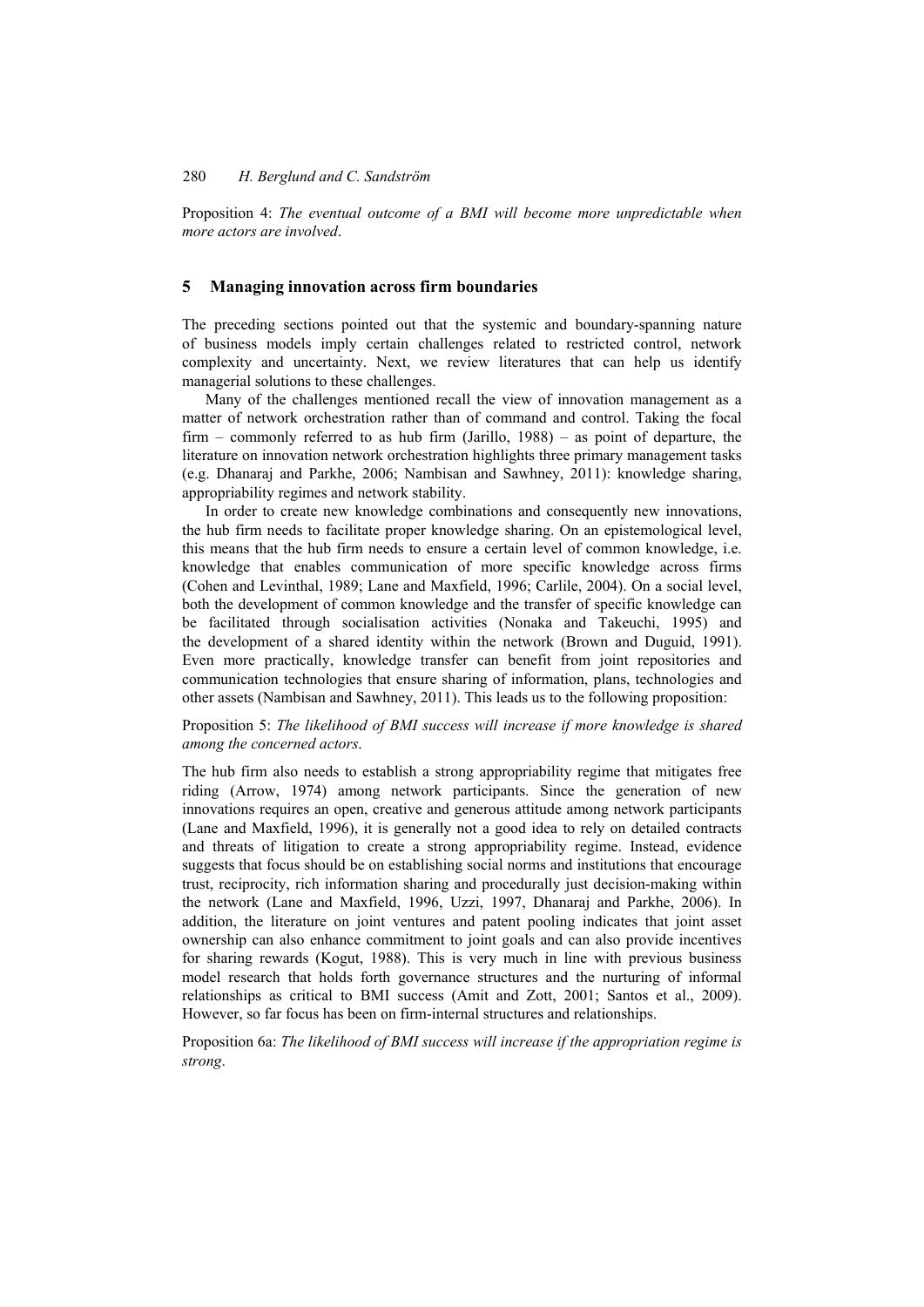# Proposition 6b: *The likelihood of BMI success will increase if the appropriation regime is based on informal institutions and social norms, as opposed to legal contracts*.

The hub firm must also manage network stability, defined as the participating actors' willingness to continue collaborating with one and other. Factors that can make innovation network become unstable include isolation, migration, attrition and the formation of cliques within the network (cf. Dhanaraj and Parkhe, 2006). Stability in innovation networks is a double-edged sword. If too unstable, innovation output is likely to suffer. If too stable, the network may instead become maladaptive to the relevant external technological and market context (cf. Christensen, 1997). Typically, however, lack of stability is the main problem, especially during the early stages when a new innovation network is formed (Dhanaraj and Parkhe, 2006) and proper norms of reciprocity and trust have not yet developed (Rapoport and Cammah, 1965). This leads us to the following proposition:

# Proposition 7: *The likelihood of BMI success will increase if the emerging network of participating actors is stable*.

Consequently, the hub firm needs to ensure network stability. This can be accomplished by signalling legitimacy and trustworthiness to other actors. By projecting such an image, the hub firm will be better able to attract and retain relationships. One way of cutting this initial phase of instability short is to have the group jointly envision the benefits of future cooperation and let the grand rewards of future collaboration 'cast a shadow' onto the present, as suggested by Heide and Miner (1992).

As noted previously, BMI is difficult since firms have to act under conditions of restricted freedom. Each firm depends on other firms but can only impose limited control over them. Moreover, Schumpeter's (1934) notion of innovation as a process of creative destruction would suggest that some firms are likely to benefit from innovation at the expense of others. Therefore, those firms and indeed actors within firms, who stand to lose from BMI may rightfully be critical and try to block it. In order to succeed, the incentives of both friendly and more hostile actors must be understood. To succeed, the focal firm therefore needs to identify the incentives governing key actors in their environment, and then figure out ways of aligning those incentives with the intended changes.

# Proposition 8: *The likelihood of BMI success will increase if the focal firm has good knowledge of the incentives and ambitions of the concerned actors*.

Previous research on competition in nascent markets has shown that innovative start-up firms, that want to influence actors that are critical to their new business models, often use soft-power tactics, in part because their limited resources make it difficult to enact more hard-power tactics (Santos and Eisenhardt, 2009). One such soft-power tactic is to exploit the tendencies and identities of other actors, i.e. entrepreneurs identify the behaviours and priorities of other actors and figure out ways to align themselves with these (cf. Lounsbury and Glynn, 2001). Other tactics include creating co-opting alliances with firms that need to be controlled, and even using deception and illusion to get other firms to behave in ways that benefit the focal firm. Compared to start-ups fighting for dominance in a nascent market, firms engaging in BMI may wish to focus more on cooperation and trust than power play and competition. Nevertheless, the use of softpower tactics should be useful since these firms often find themselves in situations where executive control and the related option of hard-power tactics are not available at all.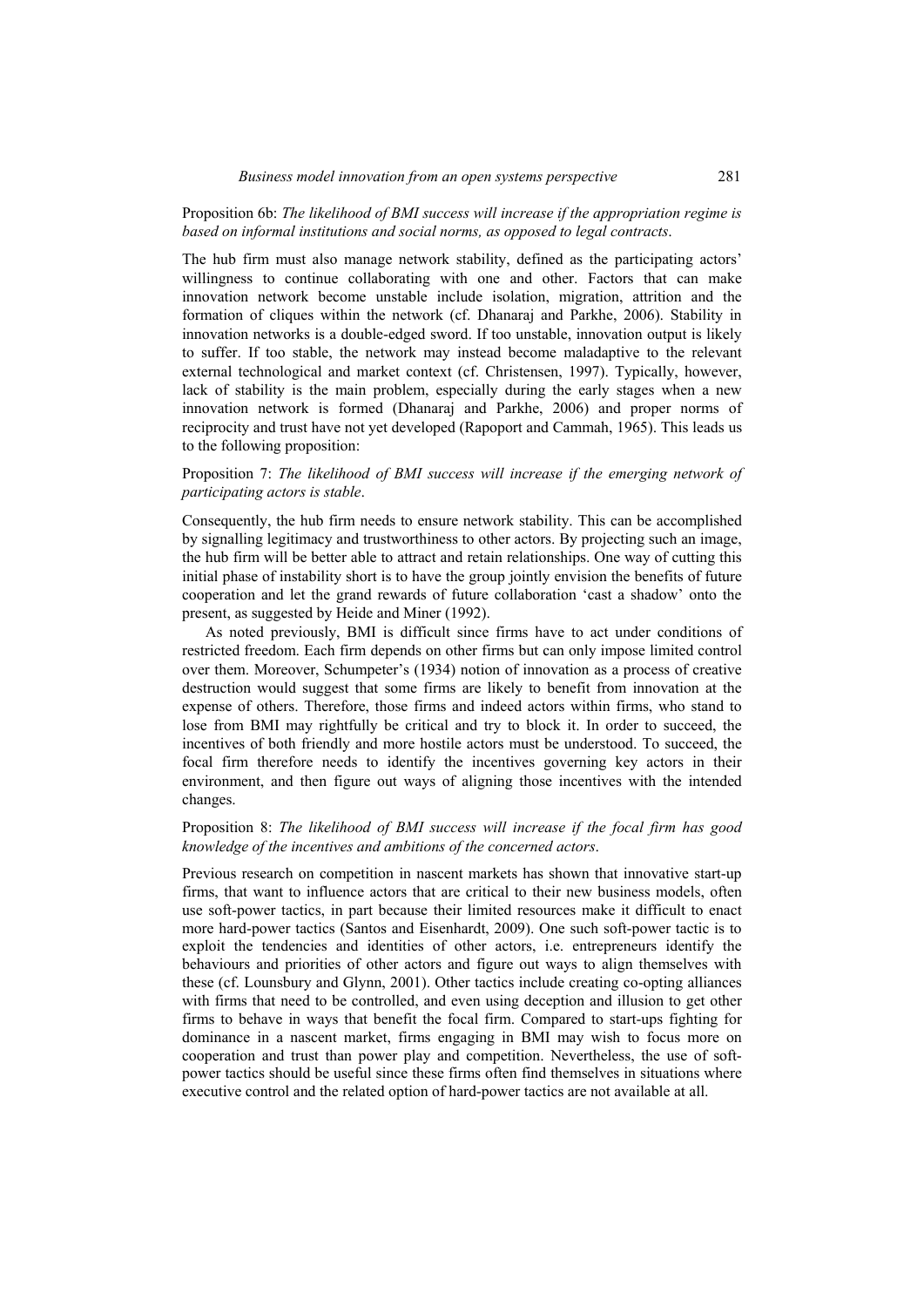Proposition 9: *The likelihood of BMI success will increase if the hub-firm uses soft-power tactics when influencing other actors*.

### **6 Conclusion and future research**

Partly due to a lack of clear definitions, our understanding of challenges related to BMI is underdeveloped. In particular, while there is an emerging consensus that business models transcend firm and industry boundaries (Zott et al., 2011), extant research on BMI challenges has focused on intra-firm factors. While acknowledging the importance of these factors, we have sought to complement this perspective by exploring BMI challenges that relate specifically to the boundary-spanning nature of business models. Drawing on an open systems perspective on organisations, we have reviewed a set of relevant literatures to develop a series of propositions that can be used to guide future empirical research.

In particular, we first highlighted a number of structural challenges to BMI that stem from its open systems nature. First, managing in an open system entails challenges related to restricted authority since the hub firm does not have bureaucratic control over other participants. When engaging in BMI, firms are forced to act under conditions of restricted freedom as they are subject to interdependencies in established network constellations. As the surrounding network supplies the focal firm with resources and also gives it a competitive advantage, firms tend to resist attempts at BMI since such endeavours are often deemed risky. Additionally, the systemic nature of business models implies that the outcome of an imposed change is often unpredictable due to the presence of feedback loops. The high uncertainty associated with BMI is likely to further reduce firms' willingness to pursue such initiatives.

We have also suggested a number of managerial solutions to these difficulties. One important issue for overcoming the challenges posed by managing innovation across independent and heterogeneous organisations is to ensure knowledge sharing. A prerequisite for developing specific BMIs is to have enough common knowledge to facilitate fruitful discussions. A second issue is to ensure a strong appropriability regime based on trust. Importantly, this should not be done through the drafting of elaborate contracts, since this may stifle necessary creativity. Instead, focus should be on establishing appropriate social norms and institutions, something that is clearly related to knowledge sharing as mentioned above. Firms also need to pay attention to the degree of stability in the network. While too much stability may be dysfunctional, as a general rule the critical managerial challenge is to maintain stability rather than to ensure dynamism. Finally, the hub firm needs to understand and align the diverse incentives of the actors participating. When doing so, it is probably better to use soft-power tactics, as successful BMI depends on actors beyond the firm's hierarchical control.

In this paper, we have merely scratched the surface of the literatures that become relevant to understanding the structural challenges and managerial solutions related to BMI, once viewed from an open systems perspective. We hope that this effort will encourage others to continue probing the issue of BMI from an open systems perspective. More work is needed both in terms of theory development but also in the form of empirical investigations, such as rich case studies detailing the challenges and solutions to BMI from an open systems perspective.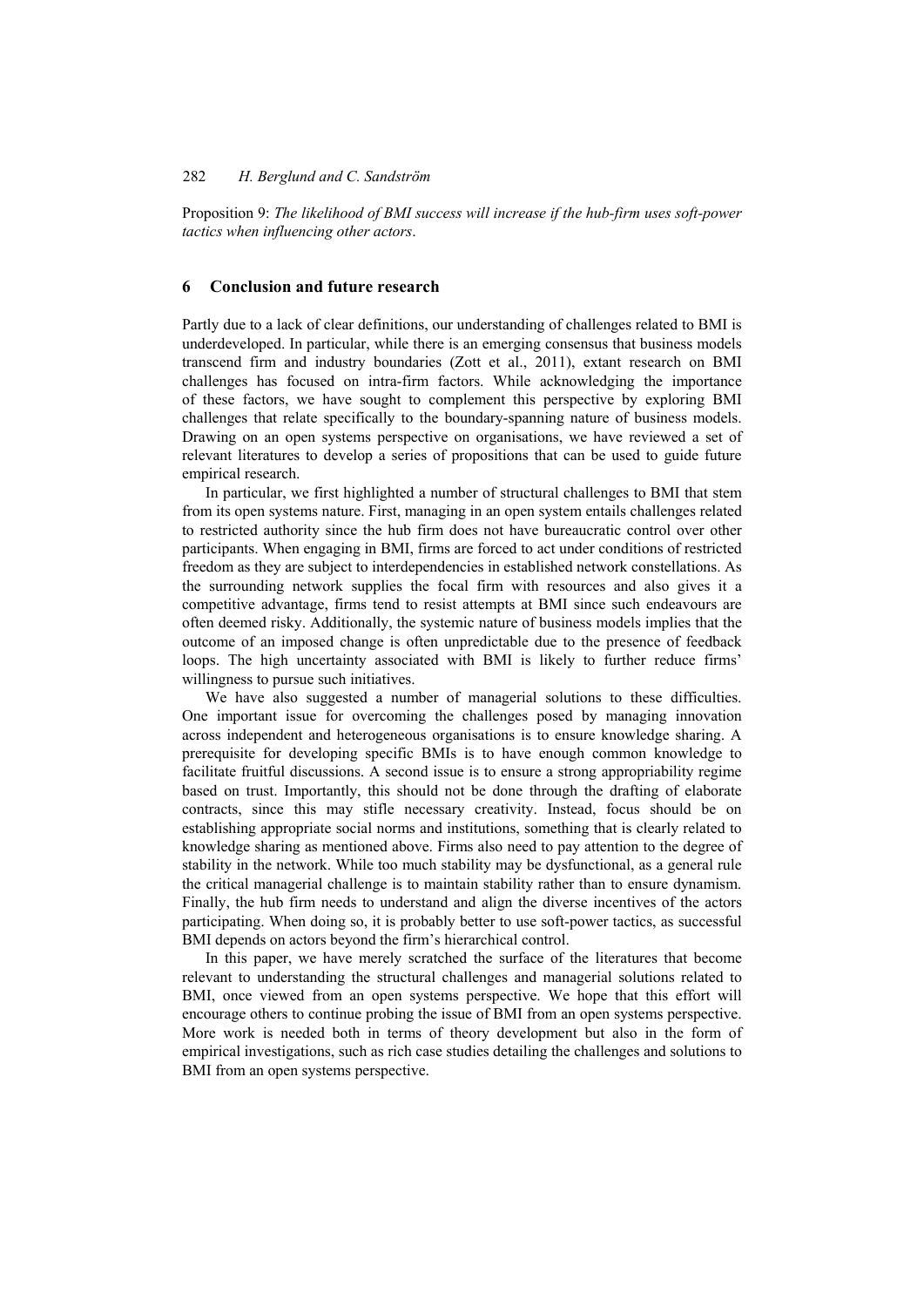#### **References**

- Adner, R. (2008) 'Match your innovation strategy to your innovation ecosystem', *Harvard, Business Review*, Vol. 84, No. 4, pp.98–107.
- Afuah, A. (2004) *Business Models: A Strategic Management Approach*, McGraw-Hill/Irwin, New York.
- Amit, R. and Zott, C. (2001) 'Value creation in e-business', *Strategic Management Journal*, Vol. 22, Nos. 6/7, pp.493–520.
- Arrow, K. (1974) *The Limits of Organization*, Norton, New York.
- Björkdahl, J. (2009) 'Technology cross-fertilization and the business model: the case of integrating ICTs in mechanical engineering products', *Research Policy*, Vol. 38, No. 9, pp.1468–1477.
- Brown, J. and Duguid, P. (1991) 'Organizational learning and communities-of-practice: toward a unified view of working, learning and innovation', *Organization Science*, Vol. 2, No. 1, pp.40–57.
- Calia, R.C., Guerrini, F.M. and Moura, G.L. (2007) 'Innovation networks: from technological development to business model reconfiguration', *Technovation*, Vol. 27, No. 8, pp.426–432.
- Carlile, P.R. (2004) 'Transferring, translating and transforming: an integrative framework for managing knowledge across boundaries', *Organization Science*, Vol. 15, pp.555–568.
- Casadesus-Masanell, R. and Ricart, J.E. (2010) 'From strategy to business models and onto tactics', *Long Range Planning*, Vol. 43, Nos. 2/3, pp.195–215.
- Chesbrough, H. (2007) 'Business model innovation: it's not just about technology anymore', *Strategy and Leadership*, Vol. 35, No. 6, pp.12–17.
- Chesbrough, H. (2010) 'Business model innovation: opportunities and barriers', *Long Range Planning*, Vol. 43, Nos. 2/3, pp.354–363.
- Chesbrough, H. and Rosenbloom, R. (2002) 'the role of the business model in capturing value from innovation: evidence from Xerox corporation's technology spin-off companies', Industrial and Corporate Change, Vol. 5, No. 4, pp.1143–1180.
- Christensen, C.M. (1997) *The Innovator's Dilemma*, Harvard Business School Press, Cambridge, MA.
- Christensen, C.M. (2001) 'The past and future of competitive advantage', MIT Sloan Management Review, Vol. 42, No. 2, pp.105–109.
- Clark, K.B. and Wheelwright, S.C. (1993) 'Organizing and leading 'heavyweight' development teams', *California Management Review*, Vol. 34, No. 3, pp.9–28.
- Cohen, W. and Levinthal, D. (1990) 'Absorptive capacity: a new perspective on learning and innovation', *Administrative Science Quarterly*, Vol. 35, No. 1, pp.128–152.
- Currie, W. (2003) *Value Creation from e-Business Models*, Butterworth–Heinemann, Oxford.
- Dhanaraj, C. and Parkhe, A. (2006) 'Orchestrating innovation networks', *Academy of Management Review*, Vol. 31, No. 3, pp.659–669.
- Dicken, P. (2003) *Global Shift: Reshaping the Global Economic Map in the 21st Century*, Sage, London.
- Doz, Y.L. and Kosonen, M. (2010) 'Embedding strategic agility: a leadership agenda for accelerating business model renewal', *Long Range Planning*, Vol. 43, Nos. 2/3, pp.370–382.
- Dubois, A. (1998) *Organizing Industrial Activities across Firm Boundaries*, Routledge, New York.
- Eriksson, H-E. and Penker, M. (2000) *Business Modeling with UML: Business Patterns at Work*, Wiley Computer Publishing, New York.
- Freeman, C. (1991) 'Networks of innovators: a synthesis of research issues', *Research Policy*, Vol. 20, No. 5, pp.499–514.
- Gerwin, D. (2004) 'Coordinating new product development in strategic alliances', *The Academy of Management Review*, Vol. 29, No. 2, pp.241–257.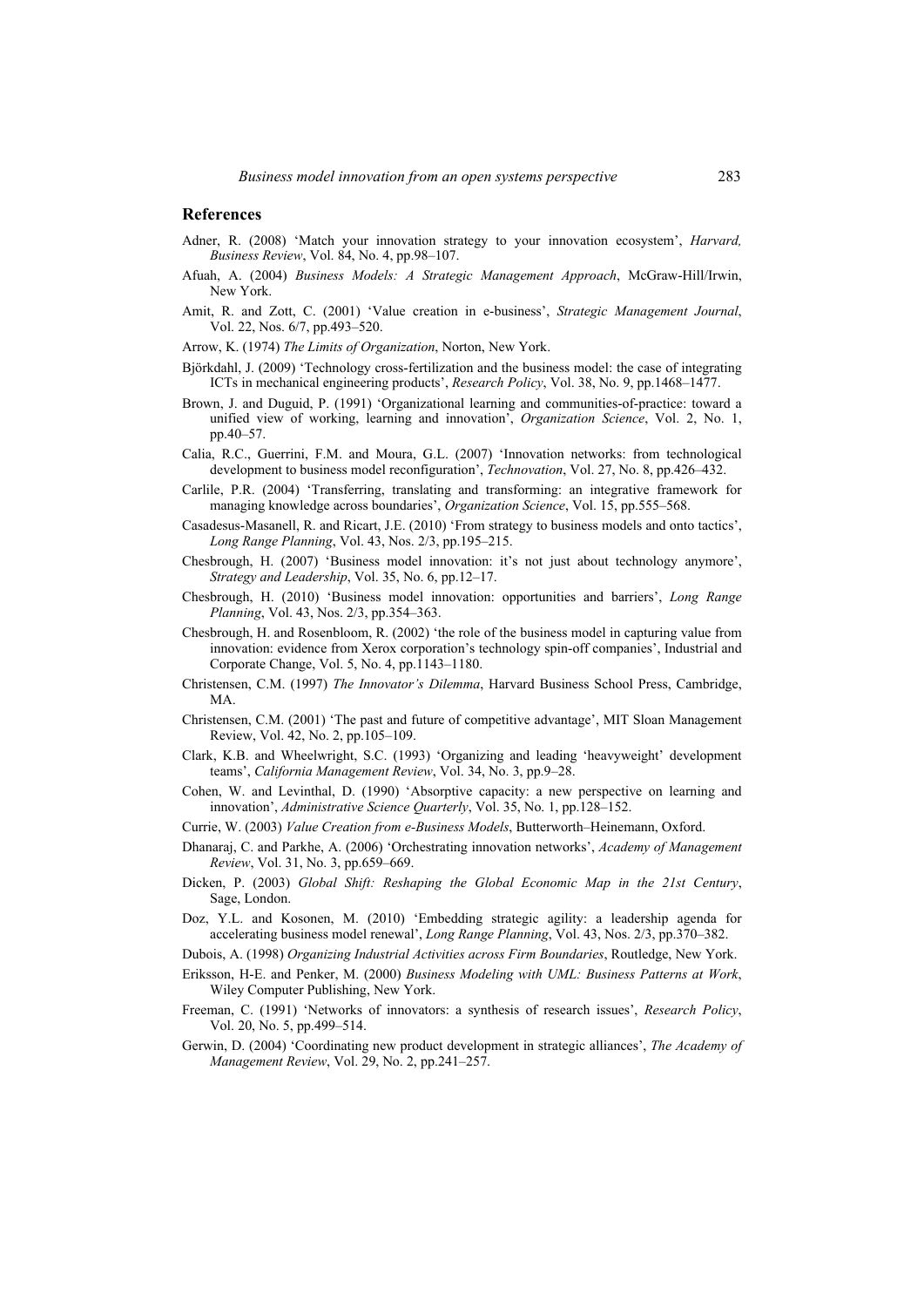- Ghaziani, A. and Ventresca, M.J. (2005) 'Keywords and cultural change: frame analysis of business model public talk, 1975–2000', *Sociological Forum*, Vol. 20, No. 4, pp.523–559.
- Giesen, E., Berman, S.J., Bell, R. and Blitz, A. (2007) 'Path to success, three ways to innovate your business model', *IBM Institute for Business Value*, Vol. 23, No. 7, pp.436–438.
- Håkansson, H. (1989) *Corporate Technological Behaviour: Cooperation and Networks*, Routledge, London.
- Hedman, J. and Kalling, T. (2003) 'The business model concept: theoretical underpinnings and empirical illustrations', *European Journal of Information Systems*, Vol. 12, pp.49–59.
- Heide, J. and Miner, A. (1992) 'The shadow of the future: effects of anticipated interaction and frequency of contact on buyer-seller cooperation', *Academy of Management Journal*, Vol. 35, No. 2, pp.265–291.
- Itami, H. and Nishino, K. (2010) 'Killing two birds with one stone: profit for now and learning for the future', *Long Range Planning*, Vol. 43, Nos. 2/3, pp.364–369.
- Jarillo, C.J. (1988) 'On strategic networks', *Strategic Management Journal*, Vol. 9, pp.31–41.
- Johnson, M.W., Christensen, C.M. and Kagermann, H. (2008) *Reinventing your Business Model*, Harvard Business Review, pp.51–59.
- Katz, D. and Kahn, R.L. (1966) *The Social Psychology of Organizations*, Wiley, New York.
- Kodama, M. (2009) 'Boundaries innovation and knowledge integration in the Japanese firm', *Long Range Planning*, Vol. 42, No. 4, pp.463–494.
- Kogut, B. (1988) 'Joint ventures: theoretical and empirical perspectives', *Strategic Management Journal*, Vol. 9, No. 4, pp.319–332.
- Lane, D. and Maxfield, R. (1996) 'Strategy under complexity: fostering generative relationships', *Long Range Planning*, Vol. 29, pp.215–231.
- Lawrence, P.R. and Lorsch, J.W. (1967) 'Differentiation and integration in complex organizations', *Administrative Science Quarterly*, Vol. 12, pp.1–47.
- Lee, M. and Na, D. (1994) 'Determinants of technical success in product development when innovative radicalness is considered', *Journal of Product Innovation Management*, Vol. 11, No. 1, pp.62–68.
- Leonard-Barton, D. (1992) 'Core capabilities and core rigidities: a paradox in managing new product development', *Strategic Management Journal, Summer Special Issue*, Vol. 13, pp.111–126.
- Lounsbury, M. and Glynn, M.A. (2001) 'Cultural entrepreneurship: stories legitimacy, and the acquisition of resources', *Strategic Management Journal*, Vol. 22, Nos. 6/7, pp.545–564.
- Mokhlesian, S. and Holmén, M. (2012) 'Business model changes and green construction processes', *Construction Management and Economics*, Vol. 30, No. 9, pp.761–775.
- Nambisan, S. and Sawhney, M. (2011) 'Orchestration processes in network-centric innovation evidence from the field', *Academy of Management Perspectives*, Vol. 25, No. 3, pp.40–57.
- Nonaka, I. and Takeuchi, H. (1995) *The Knowledge-Creating Company: How Japanese Companies Create the Dynamics of Innovation*, Oxford University Press, USA.
- Orton, J.D. and Weick, K. (1990) 'Loosely coupled systems: a reconceptualization', *The Academy of Management Review*, Vol. 15, No. 2, pp.203–223.
- Osterwalder, A. and Pigneur, Y. (2004) 'An ontology for e-business models', in Currie, W. (Ed.), pp.65–97.
- Penrose, E. (1959) *The Theory of the Growth of the Firm*, John Wiley and Sons, New York.
- Pfeffer, J. and Salancik, G.R. (1978) *The External Control of Organizations: A Resource Dependence Perspective*, Harper & Row, New York.
- Pohle, G. and Chapman, M. (2006) 'IBM's global CEO report 2006: business model innovation matters', *Strategy & Leadership*, Vol. 34, No. 5, pp.34–40.
- Powell, W.W. (1991) 'Neither market nor hierarchy: network forms of organization', *Research in Organizational Behavior*, Vol. 12, pp.295–336.